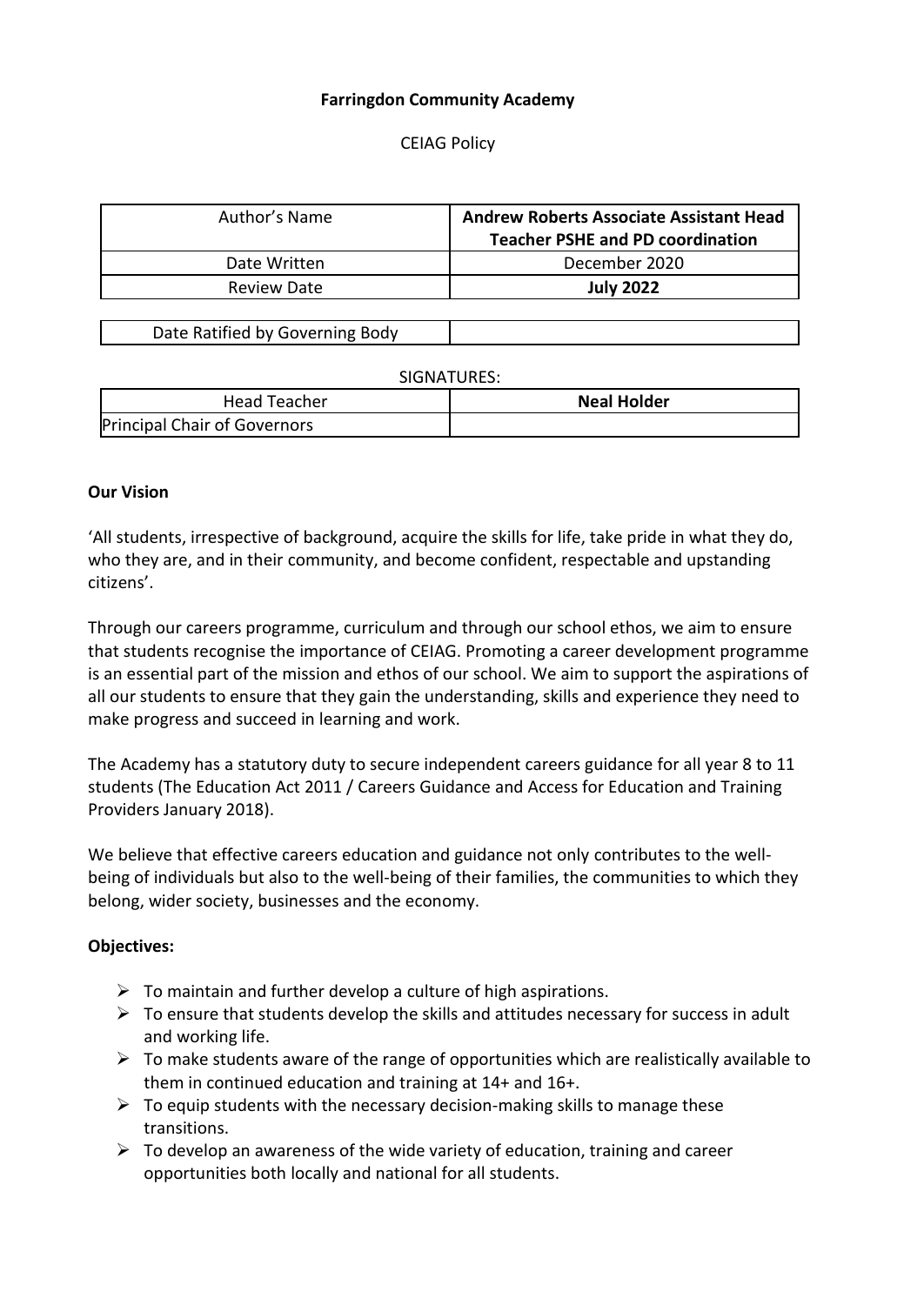- $\triangleright$  To provide appropriate guidance, up-to-date information and a range of opportunities to support students' development at key points throughout their education.
- $\triangleright$  To further links between FCA local businesses and further/higher education establishments whilst working closely with our enterprise partner Unipres
- $\triangleright$  To enable students to experience the world of work and develop transferable skills.
- $\triangleright$  To ensure that wherever possible, all young people leave the FCA to enter employment, further education or training.
- $\triangleright$  To maintain a culture of high aspirations.
- $\triangleright$  To promote equality of opportunity, celebrate diversity, challenge stereotypes and ensure all students who require any extra assistance and guidance to reach their potential, such as SEN students or pupil premium students receive it.
- $\triangleright$  To ensure any independent careers guidance is impartial with no bias towards a particular institution, education or work option.
- $\triangleright$  To give information on the range of education or training options, including apprenticeships and technical education routes.
- $\triangleright$  To ensure all guidance given will promote the best interests of the pupils to whom it is given.
- $\triangleright$  To ensure that there is an opportunity for a range of education and training providers to access all pupils in
- $\triangleright$  Year 8 to Year 11 for the purpose of informing them about technical education qualifications or apprenticeships.
- $\triangleright$  To ensure there is a access policy statement in place setting out the circumstances in which education and training providers will be given access to pupils, and to ensure that this is followed.
- $\triangleright$  To develop students' skills and knowledge of careers including career management skills and knowledge of the local labour market (LMI);
- $\triangleright$  To be based on the Gatsby Benchmarks for Good Career Guidance
- $\triangleright$  To be weaved and embedded into subjects across the Curriculum.

# **Careers Education**

Farringdon Community Academy is committed to providing a stable, structured and planned programme of advice and guidance with clear student outcomes. This is based on the Gatsby Benchmarks for Good Career Guidance (see below) and the CDI Framework for Careers, Employability and Enterprise Education (April 2021). This is differentiated to suit the needs of each individual student. The current careers programme is delivered through a combination of methods, including weekly Personal Development/SMSC lessons and additionally for all year groups through assemblies, presentations, careers open evenings, careers fairs, employer visits, work experience and participation in the City of Sunderland Work Discovery events.

The Gatsby Benchmarks are:

- 1. A STABLE CAREERS PROGRAMME
- 2. LEARNING FROM CAREER AND LABOUR MARKET INFORMATION
- 3. ADDRESSING THE NEEDS OF EACH PUPIL
- 4. LINKING CURRICULUM LEARNING TO CAREERS
- 5. ENCOUNTERS WITH EMPLOYERS AND EMPLOYEES
- 6. EXPERIENCE OF WORKPLACES
- 7. ENCOUNTERS WITH FURTHER AND HIGHER EDUCATION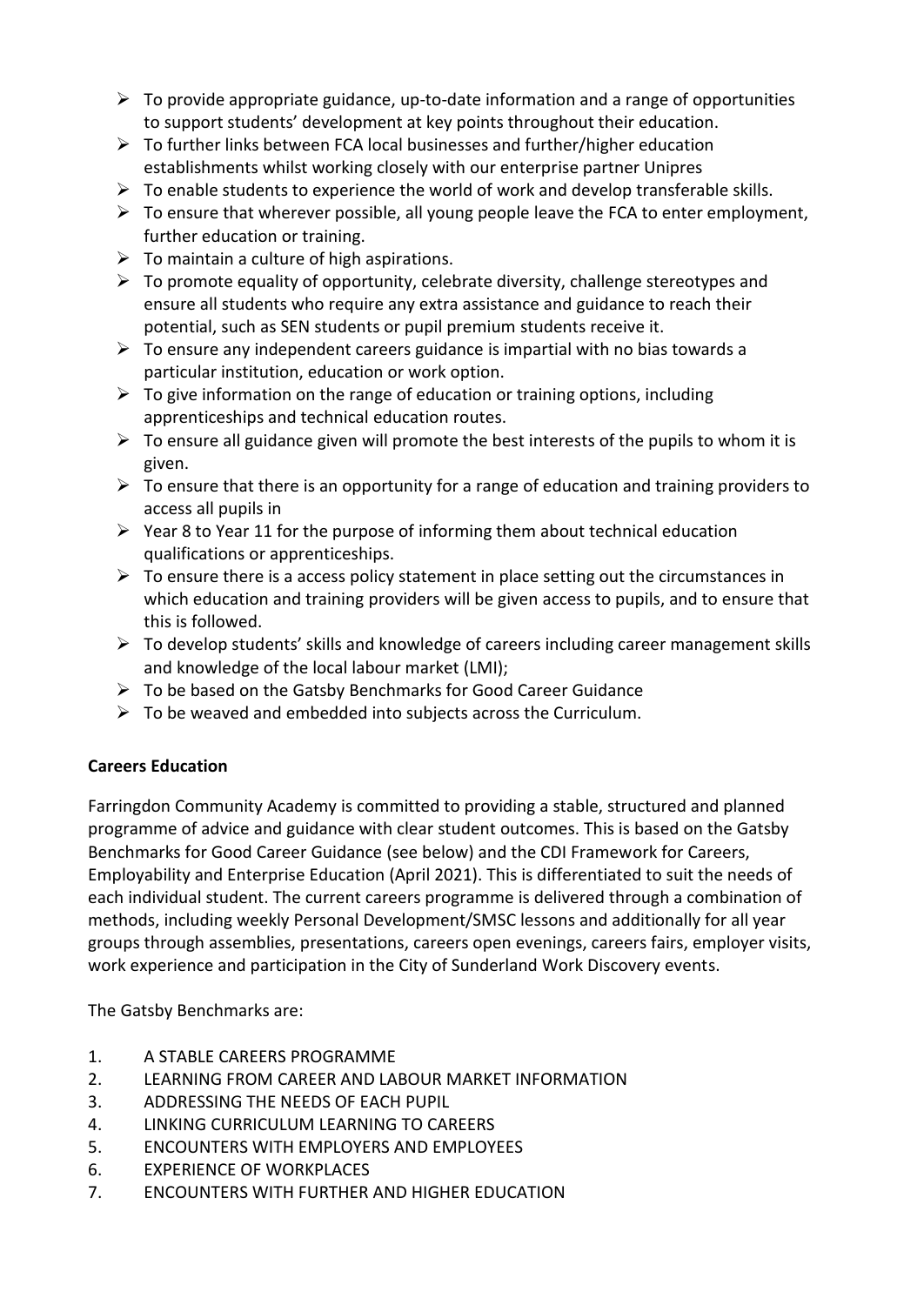### 8. PERSONAL GUIDANCE

# **Commitment**

Fulfil our statutory duties in the commissioning of Connexions to deliver professional CEIAG to students (Years 8-11)

Are working towards achieving the Quality in Careers Standard – Inspiring IAG, a nationally licenced accredited Quality Award for CEIAG

The Gatsby Benchmarks have now been put at the heart of the Careers Strategy, FCA will aim to meet the expectation that all schools will begin working toward the benchmarks, meeting them in full by the end of 2022

# **Guidance**

The information provided aims to support your child on their careers journey during their time at Farringdon Community Academy. You will find a variety of links that will help you guide your child through their key transition points (Yr7, Yr9, and Yr11)

### **Career Education Information and Advice**

The careers offer provides an overview of the exciting careers programme that is available to your child. The careers offer will include employer talks and visits, opportunities to experience or hear about what is on offer at local and national Universities, information and guidance around college courses, apprenticeships and traineeships; and linking the curriculum with the world of work.

The aim of these opportunities is to provide direction and ultimately prepare students for the 'next steps'. Career learning opportunities will be communicated through termly curriculum newsletter will be published to share experiences and celebrate success.

FCA abides by the Inspiring IAG Code of Practice and is committed to maintaining the standards need for the Quality in Careers Standard Award.

# **Equalities**

Farringdon Community Academy works to prevent all forms of stereotyping in the advice and guidance we provide to ensure that boys and girls from all backgrounds and diversity groups consider the widest possible range of careers, including those that are often portrayed as primarily for one or other of the sexes.

Students are encouraged to explore career paths that suit their interests, skills and strengths. Students are provided with the same opportunities and diversity is celebrated as we try to discourage stereotypical attitudes.

The careers team supports the whole school equal opportunities policy, and endeavours to implement it in the following ways:

Equal opportunities lessons

By encouraging all students to prepare to support themselves financially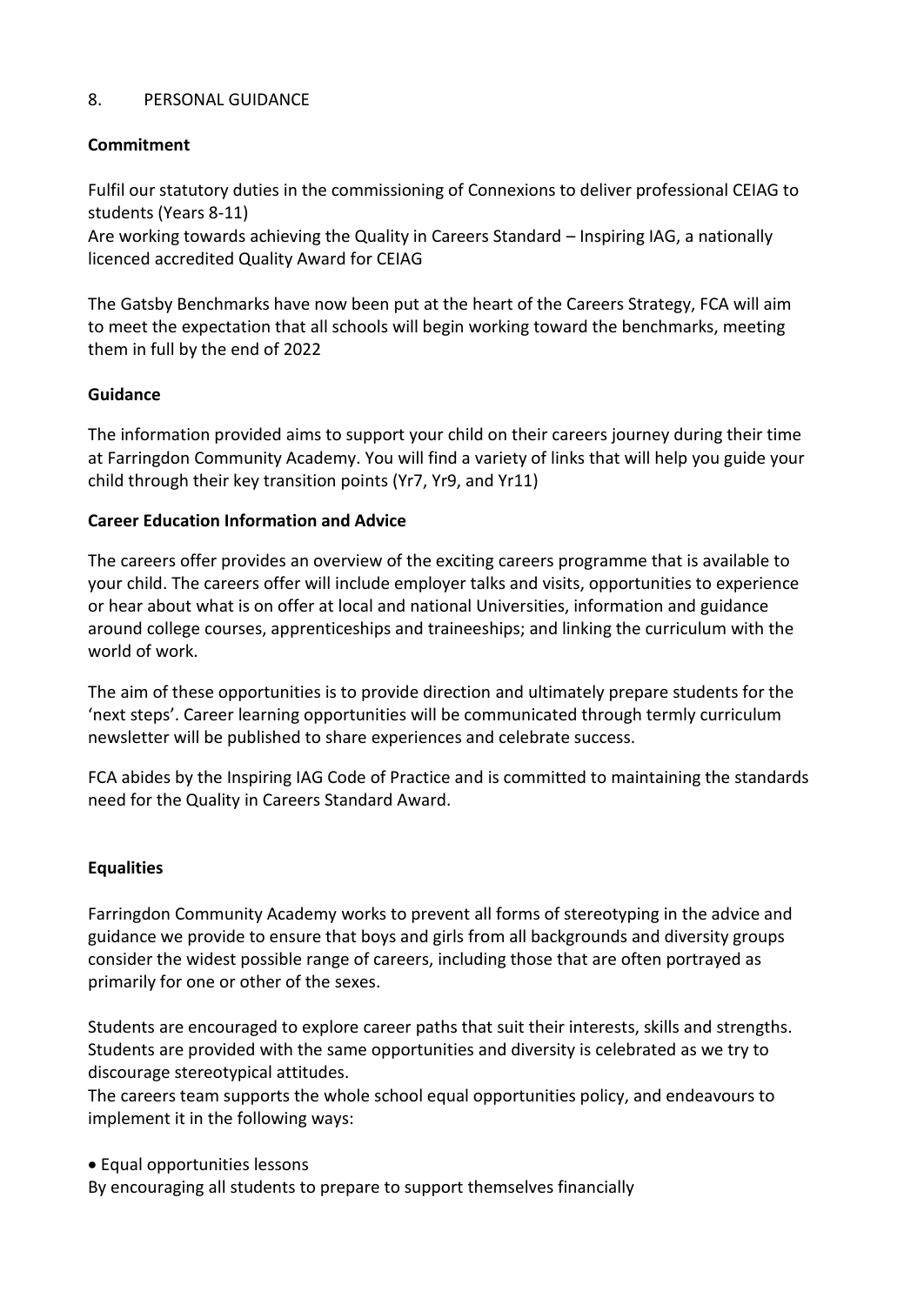- By encouraging students to consider all options including non-traditional careers/roles.
- By avoiding the use of one gender and gender specific job titles, e.g., using she/he; waiter / waitress.
- By making every effort to give girls and boys equal opportunities to speak, offer opinions and answer questions in lessons.
- By encouraging mixed gender groups for group work
- Ensuring equal access to information for all students of all abilities

We recognise that courses and employment opportunities are available and suitable for people of varying skills, abilities and personal qualities. We encourage students to consider these aspects when looking at their options post16. If a Students does not have an academic ability for the career/course she/he has in mind, we try to help them to identify this and plan accordingly.

We use the Destination Measures data published by the Department for Education to assess how successfully our students make the transition into the next stage of education or training, or into employment and data provided to us by the Local Authority.

# **Partnerships**

The CEIAG programme is greatly enhanced through links with a number of partners who help us make the students' learning up to date and relevant.

We constantly strive to expand and improve links with employers and other local providers. We work with many different partners, including qualified career professionals, employers and training providers, to make sure our young people receive information and guidance to understand the full range of options available to them. This involvement includes the provision of work experience placements, careers talks, and workplace visits. Links are also maintained with various training providers supporting apprenticeships for those pupils considering that route as an alternative to further or higher education.

We recognise that parents/carers remain the biggest influencers on a young person's career choices and we offer parents help and guidance at critical stages in the students' time with us, for example in Year 9 with KS4 options decisions, Year 10 Work Experience placements, Year 11 with 16+ choices. Parents also have the opportunity to contact the Careers Advisor. Our provision includes:

- $\triangleright$  careers fairs:
- $\triangleright$  work experience (Y10)
- $\triangleright$  career insight talks;
- $\triangleright$  mentoring;
- $\triangleright$  collapsed timetable days;
- $\triangleright$  STEM Inspiration Day and events;
- $\triangleright$  workplace visits;
- $\triangleright$  visits to FE and HE institutions;
- $\triangleright$  Building My Skills;
- Work Discovery;
- $\triangleright$  curriculum projects and
- $\triangleright$  National Careers and Apprenticeship Week.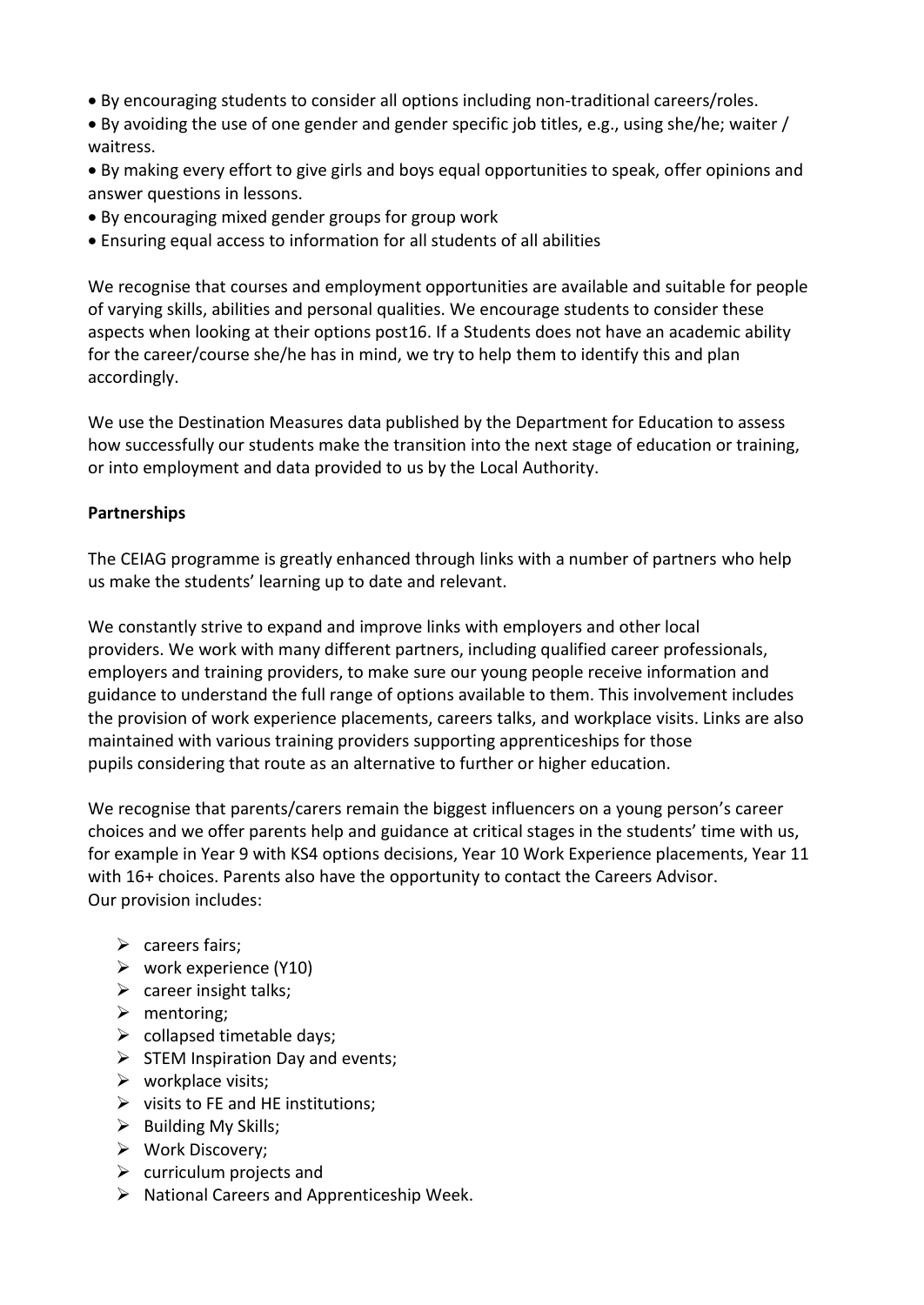### **Work Experience**

All Yr10 students will have the opportunity to engage in one week of work experience through Unipres. Unlike traditional works experience,, our model focuses on a site visit followed by industry based tasks and presentations.

We believe this enables all students to experience first-hand experiences of the workplace to help them explore career opportunities. Engaging with work experience placements can significantly benefit students in areas of communication and interpersonal skills, increased confidence, increased understanding of the world of work and key industries, improved employability, increased maturity, team working skills, increased independence, enhanced independence, time-management skills, a clearer sense of career aspirations, greater motivation to engage in education, understanding educational and career pathways, easier transition from education to work, improved educational attainment and many more.

### **LMI**

The labour market in the Sunderland area for young adults has been difficult in the recent past, However, there is now a more optimistic view of the economy and employers are seeking to recruit. The 3, 6, 9 Vision for Sunderland illustrates this optimism. The vision is based on 3 key themes; infrastructure, vibrancy and sector and skills. It sets outs plans to improve our city over the next nine years. In the automotive and engineering sectors there Nissan, Grunfos, Unipress, Calsonic and Liebherr grow through the employment of local people. The demographics of the labour market in these sectors will mean that a significant percentage of the skilled engineering workforce is set to retire in the next decade and so must be replaced. Through the planned programme (CEIAG lessons) and employer engagement at FCA, we discuss with our students the current Labour Market Information for our city and the North east region. We encourage all students to raise aspirations and challenge stereotypes

The Gatsby benchmark 2 (the benchmarks have widely shaped the new DFE statutory guidance) is aimed at learning from career and labour market information. It states that every student, and their parents, should have access to good quality information about future study options and labour market opportunities. They will need the support of an informed adviser to make best use of available information.

FCA has LMI included as part of the CEIAG programme for all years and that students get to know about local, regional, and national LMI.

#### **Monitoring, review and evaluation**

The careers programme is delivered through the FCA Personal Development Programme, within curriculum areas as well as through an extensive range of enrichment opportunities and activities.

Our monitoring and evaluation strategies encompass all of these aspects of delivery.

This regular and systematic monitoring and evaluation is used to inform decision making about future development of the careers programme.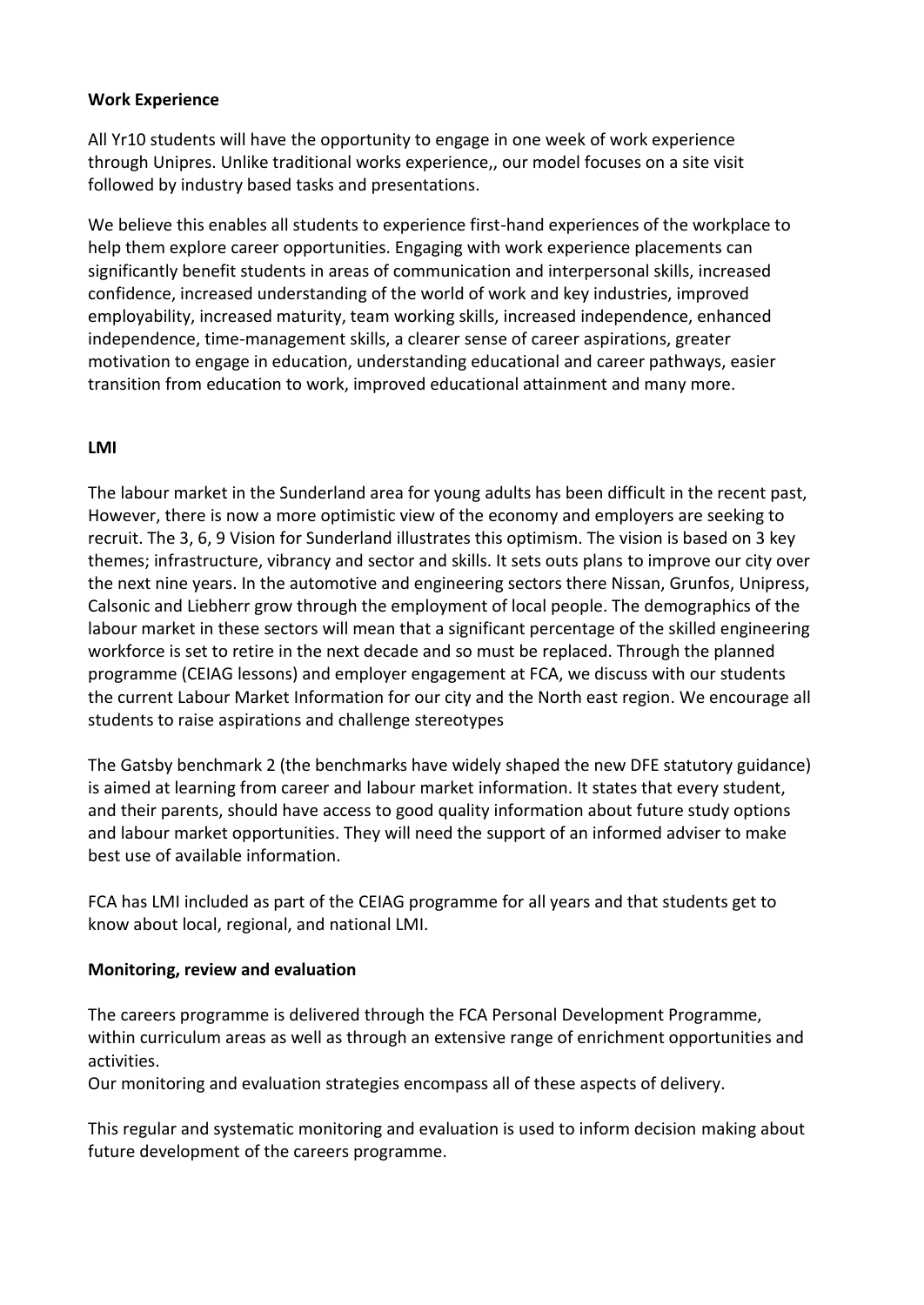Monitoring activities used to ensure that the careers programme is being implemented as planned include:

- $\triangleright$  Learning walks
- $\triangleright$  Lesson observations
- $\triangleright$  Questionnaires students, staff, parents and carers, external partners
- $\triangleright$  Compass+ tracking data
- $\triangleright$  Work scrutiny
- $\triangleright$  Curriculum plans
- $\triangleright$  Destination data
- $\triangleright$  Monitoring of the quality of Careers Guidance Interviews by the Careers Leader and external quality assurance.

Evaluation activities are used to measure the impact of our career programme and inform future planning.

Evaluation activities include:

- $\triangleright$  Analysis of destination data
- $\triangleright$  Activity survey
- $\triangleright$  Destination data sustained data (DFE), school-level data
- $\triangleright$  Learning walks
- $\triangleright$  Lesson observations
- $\triangleright$  Questionnaires students, staff, parents and carers, external partners
- $\triangleright$  Student evaluations of personal guidance interviews

Destination data (Dfe) is used to assess how successfully students make the transition into the next stage of education or training, or into employment and to inform future careers provision.

The Careers Strategy is reviewed on an annual basis by the Careers Leader.

A report will be published on an annual basis, including an account of activities, a review of progress and an evaluation of pupil and parental responses to our careers provision.

This policy will be reviewed regularly in relation to government policy by the member of the Senior Leadership Team responsible as part of the whole-school self-assessment process and will be reviewed by Trustees when any additions or amendments are made.

Parents are welcome to give feedback on any aspect of the CEIAG programme to the Careers Leader

**Links with Other Policies** – It supports and is underpinned by key school policies including those for teaching and learning, assessment, recording and reporting achievement, citizenship, PSHE, work related learning and enterprise, equal opportunity and diversity, health and safety, gifted and talented and SEN.